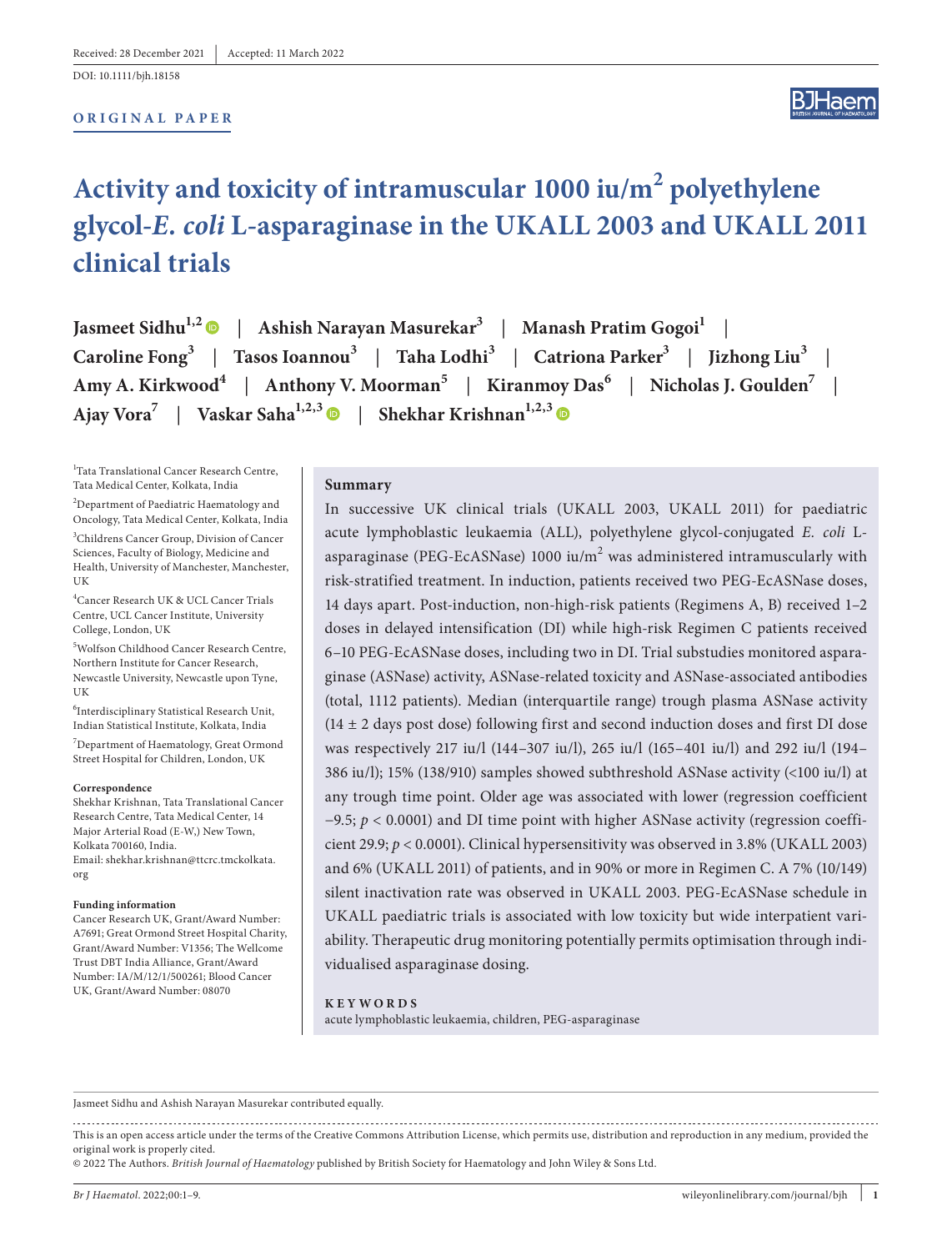

L-asparaginase (ASNase) is a critical drug in the treatment of acute lymphoblastic leukaemia (ALL). Intensive ASNase treatment in contemporary ALL treatment protocols is associated with improved survival outcomes.<sup>1</sup> Therapeutic formulations of ASNase are sourced from bacteria and intensive administration is limited by short half-lives and immune inactivation. Polyethylene glycol conjugation of *E. coli*-derived ASNase (PEG-EcASNase) extends the half-life of the native *E. coli* enzyme fourfold (to an average  $5.5 \text{ days}$ ).<sup>2</sup> PEG-EcASNase is substantially less immunogenic than its native counterpart, decreasing two- to tenfold the risk of hypersensitivity observed with intensive use of the native enzyme<sup>3,4</sup> and is the ASNase formulation of choice in contemporary ALL treatment protocols.

Despite three decades of worldwide use of PEG-EcASNase in ALL protocols, considerable variability is observed in dose, schedule, and route of administration of the drug. Treatment schedules vary, with PEG-EcASNase administered either intermittently or continuously (10–15 doses at two-week intervals)<sup>3,5–7</sup> as part of intensive dose schedules. The dose of PEG-EcASNase used varies from 1000 to 2500 iu/ $m^2$  or more.<sup>8-13</sup> More recently, individualised PEG-EcASNase dosing<sup>14</sup> based on therapeutic drug monitoring has been proposed as a cost-effective strategy<sup>15</sup> to address the considerable intra- and interpatient variability observed with fixed-dose schedules.

In the UK, PEG-EcASNase was introduced as part of risk-adapted therapy in the UKALL 2003 and UKALL 2011 trial protocols for treatment of newly diagnosed ALL. PEG-EcASNase in both trials was administered intramuscularly at a unit dose of 1000 iu/m<sup>2</sup>. In both trials, an accompanying substudy monitored ASNase-associated toxicity and therapeutic drug activity and reported serological reactivity to asparaginase. In this report, we present and discuss findings from the asparaginase monitoring studies.

# **PATIENTS AND METHODS**

ASNase monitoring was performed as part of substudies within the trial protocols, UKALL 2003 (ISRCTN07355119; October 2003–June 2011) and UKALL 2011 (ISRCTN64515327; April 2012-December 2018), for treatment of children and adolescents (1–24 years old) with newly diagnosed ALL. Enrolled patients were treated with risk-adapted chemotherapy regimens of increasing intensity (Regimens A, B, C) administered in five sequential treatment phases [induction, consolidation, interim maintenance, delayed intensification (DI), maintenance]. Trial findings have been reported previously $^{16-19}$  and details of risk stratification are provided in the Data S1.

#### **Asparaginase treatment**

In both clinical trials, PEG-EcASNase was administered intramuscularly at 1000 iu/m<sup>2</sup>/dose. Patients treated on

Regimens A/B received two doses in induction (treatment days 4 and 18) and one dose in DI (treatment day 4). An additional post-induction dose was administered in patients randomised to a second DI in UKALL 2003. Regimen C patients received two additional doses each in consolidation (treatment days 16 and 44), interim maintenance (treatment days 3 and 23) and delayed intensification (DI) (treatment days 4 and 43). Regimen C patients in UKALL 2003 received a total 12 doses of PEG-EcASNase (induction, two; post-induction, ten, including two doses during each of two interim maintenance and DI blocks) and in UKALL 2011, a total of eight doses (induction two; post-induction, six) (Table S1).

#### **Asparaginase substudies**

Asparaginase substudies were performed concurrently with the UKALL 2003 (enrolment, 39 months; December 2007 to February 2011; Study Protocol Appendix  $Q^{16}$ ) and UKALL 2011 (enrolment, 54 months; February 2013 to July 2017; Study Protocol Appendix  $12^{20}$ ) trials. These were observational substudies and their findings did not influence clinical decisions. Enrolled patients underwent monitoring of ASNase activity in post-treatment plasma samples (Table S1), testing for ASNase-associated antibodies (UKALL 2003 substudy alone) and observation for ASNaseassociated toxicities [Common Terminology Criteria of Adverse Events (CTCAE) v4.0 grade  $\geq$ 3], of clinical hypersensitivity, thrombosis and pancreatitis. Approval for the substudies was obtained as part of ethics approval for the clinical trials. A pragmatic sampling strategy was used for monitoring post-treatment ASNase activity, with sample collections timed to coincide with venous access for other clinical indications. ASNase activity assays were performed centrally (University of Manchester) using the aspartate-βhydroxamate/indooxine method reported previously.21,22 Testing for ASNase-associated antibody was performed using indirect enzyme-linked immunosorbent assays to detect antibody reactivity in plasma to PEG-EcASNase alone, to *E. coli* ASNase (EcASNase) alone or to both, using the assay protocol reported by the Dutch Childhood Oncology Group ALL-10 asparaginase study team.<sup>6</sup>

# **Study definitions**

Plasma samples obtained  $14 \pm 2$  days following PEG-EcASNase treatment were considered informative i.e. suitable for trough ASNase activity measurements.<sup>10</sup> Trough activity levels of 100 iu/l or more were considered to represent satisfactory ASNase activity. $2<sup>3</sup>$  When analysed by treatment phase, ASNase activity was deemed adequate if satisfactory trough activity was observed with PEG-EcASNase treatment in induction (with either one or both PEG-EcASNase doses) and DI (in case of two courses, with the latter course). Asparaginase-associated antibody reactivity was reported as either ASNase-reactive (reactive to both PEG- and native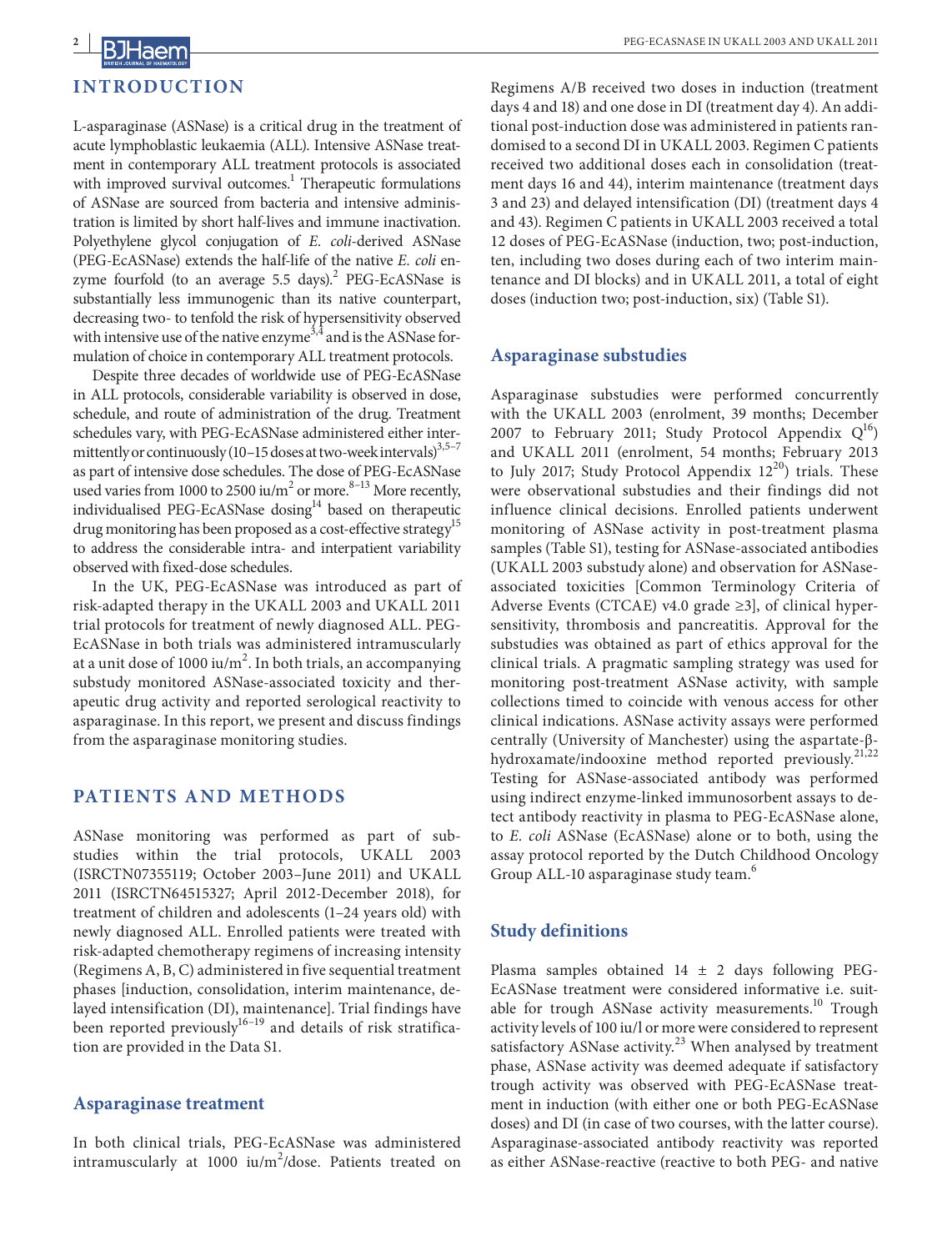EcASNase) or PEG-reactive (reactive to PEG-EcASNase but not to native EcASNase). Silent hypersensitivity referred to all patients with ASNase-associated antibody reactivity alone, without clinical hypersensitivity. Silent inactivation referred to the subset of patients with silent hypersensitivity who experienced a concomitant decline in ASNase activity to subthreshold levels (<100 iu/l).

# **Statistics**

Continuous variables are represented as median [with interquartile range (IQR)] values. Groups with continuous variables were compared using the Mann–Whitney or Kruskall–Wallis tests as appropriate. Categorical variables were compared using the chi-squared or the Fisher exact tests as appropriate. The influence of covariates (age, sex, sampling time point, treatment regimen, substudy) on serial ASNase activity measurements was analysed using the generalised estimating equations model.<sup>24</sup> This approach allows handling of repeated measures that contain missing observations<sup>25</sup> and the analysis used an exchangeable correlation structure that assumes a fixed correlation for all pairs of repeated measurements. Modelling was performed combining observations from both substudies as well as separately for each substudy, in each case with and without considering two-factor covariate interactions Data (S1). Statistical significance for all analyses was set at  $p \leq 0.05$ . Analysis using generalised estimating equations was performed using the R software programme [\(https://](https://www.r-­project.org) [www.r-project.org\)](https://www.r-­project.org). Other analyses were carried out using the SPSS statistical package (v23.0, IBM Corp) and represented graphically using the GraphPad Prism software (v9.2, GraphPad Software).

# **RESULTS**

A total of 1112 patients were enrolled in the ASNase substudies (UKALL 2003, 423; UKALL 2011, 689). Patient cohorts in the substudies were matched in key prognostic characteristics, including age, sex, immunophenotype, presentation white-blood-cell count, cytogenetics, and minimal residual disease risk (MRD) groups (Table 1). The significantly lower proportion of Regimen C patients in the UKALL 2003 substudy (25% vs. 42% in the UKALL 2011 substudy) arose from the randomised allocation in UKALL 2003 to treatment intensification (Regimen C) *versus* continuation on Regimens A/B in patients with high end-of-induction MRD levels (day 29 MRD ≥0.01%).

# **Trough asparaginase activity is satisfactory in most patients**

Based on the risk group distribution and sampling protocol in each substudy, the targeted number of plasma samples for

measurement of trough ASNase activity was 4363 (UKALL 2003, 1743; UKALL 2011, 2620) (Table S2). Of this total, 2453 (56%; UKALL 2003, 1066; UKALL 2011, 1387) plasma samples were collected, 961 (39%; UKALL 2003, 267; UKALL 2011, 694) of which were suitable for reporting trough ASNase activity values. This included 910 (25%; UKALL 2003, 264; UKALL 2011, 646) of a targeted 3575 samples (UKALL 2003, 1529; UKALL 2011, 2046) for trough activity analysis at the induction and the post-induction DI treatment time points.

Analysis focussed on trough ASNase activity measurements at trough time points in induction, following the first (TP1-IND) and second (TP2-IND) doses of PEG-EcASNase, and at one (in some cases two; UKALL 2003 substudy patients) time point post induction in DI (TP-DI). Median trough ASNase activity was 217 iu/l (IQR, 144– 307), 265 iu/l (IQR, 165–401) and 292 iu/l (IQR, 194–386) at TP1-IND (335 samples), TP2-IND (325 samples) and TP-DI (250 samples) time points respectively. The proportion of samples with ASNase trough activity <100 iu/l was 15% (51/335), 16% (53/325) and 14% (34/250) at TP1-IND, TP2-IND, and TP-DI respectively. Median trough activity levels and the proportion of samples with subthreshold ASNase trough activity did not differ between the two substudies (Table 2). Lowering the threshold trough activity to 50 iu/l halved the proportion of samples with subthreshold ASNase activity at TP1-IND (7%, from 15%) but did not substantially affect subthreshold proportions at TP2-IND and TP-DI time points (11% vs. 16%, TP2-IND; 11% vs. 14%, TP-DI).

In 116 (10%) of 1112 substudy patients, serial trough plasma ASNase activity measurements in the induction and post-induction treatment phases were summarised and categorised as 'adequate' or 'inadequate' (Table 3). Sustained adequate ASNase activity was observed in 94 (81%) patients. Seven (6%, including five Regimen C) patients with adequate ASNase activity in induction experienced inadequate ASNase activity post induction, possibly suggesting silent immune inactivation. In seven (6%) other patients, trough ASNase activity was persistently inadequate in both treatment phases. Of note, eight (7%) with inadequate trough ASNase activity in induction experienced adequate trough ASNase activity post induction, without switch to an alternative ASNase formulation.

Opportunistic sampling meant that in some patients, samples for ASNase activity measurement were obtained prior to trough time points (i.e. days 7–11 post dose). These pre-trough measurements were combined with trough time-point estimations (post-dose days 12–16) to develop time-course plots of ASNase activity. Figure 1 shows postdose ASNase activity measurements 7–15 days following the first PEG-EcASNase dose in induction, combining observations from UKALL 2003 (224 samples) and UKALL 2011 (347 samples). Above-threshold ASNase activity (≥100 iu/l) was observed in 243/289 (84%) trough time-point samples following the first PEG-EcASNase dose, ranging from 87% (142/164 samples) 12 days post dose to 82% (14/17 samples) 16 days post dose.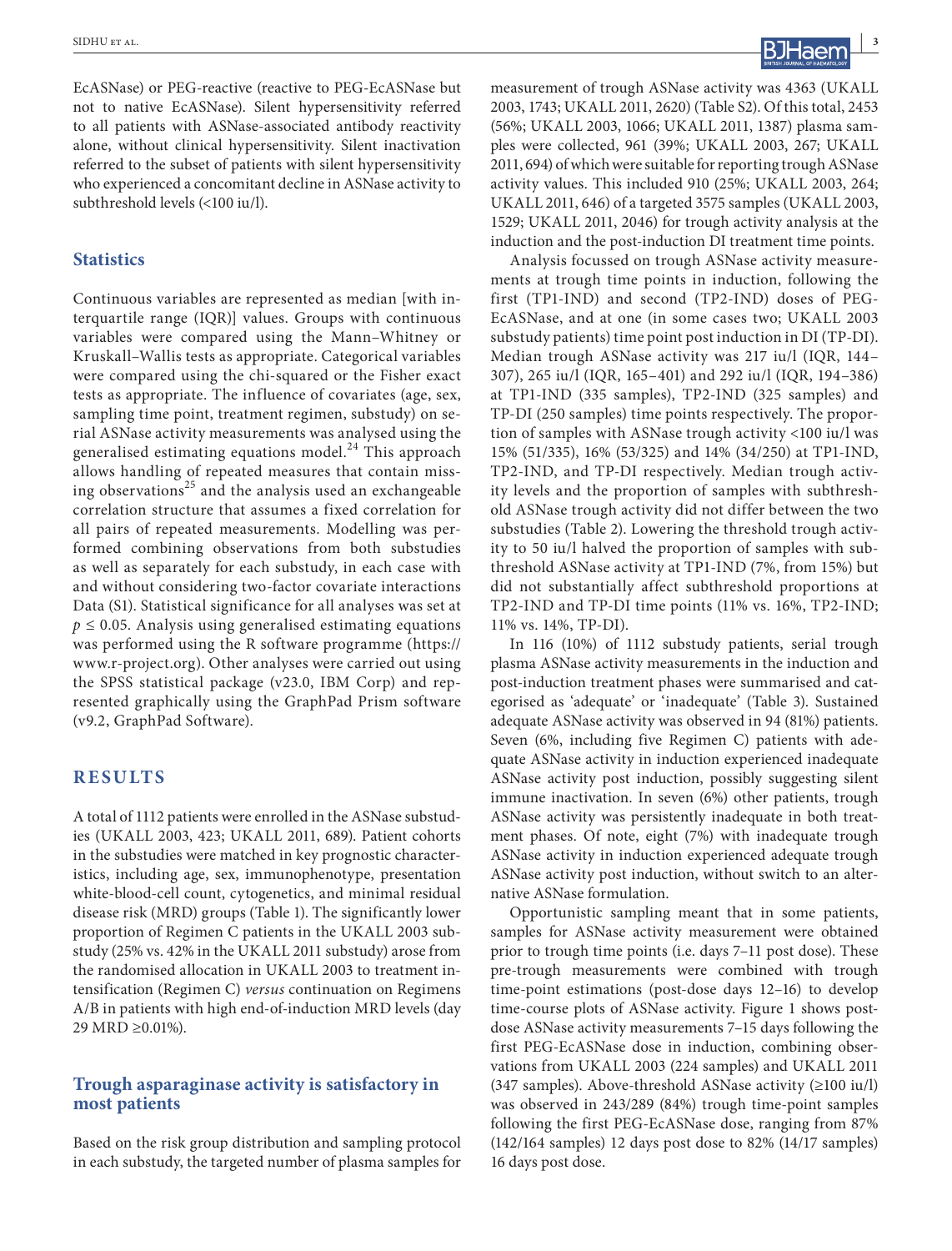

**TABLE 1** Patient, disease, and treatment characteristics in UKALL 2003 and UKALL 2011 ASNase substudies

|                               | <b>UKALL 2003</b> |      | <b>UKALL 2011</b> |                |          |
|-------------------------------|-------------------|------|-------------------|----------------|----------|
| $\boldsymbol{N}$              | 423               | $\%$ | 689               | $\%$           |          |
| Sex                           |                   |      |                   |                | 0.25     |
| Male                          | 255               | 60   | 391               | 57             |          |
| Female                        | 168               | 40   | 298               | 43             |          |
| Age (years) <sup>a</sup>      |                   |      |                   |                | 0.30     |
| Median                        | 5.3               |      | 5.2               |                |          |
| Interquartile range           | $3.2 - 11.3$      |      | $3.2 - 10.6$      |                |          |
| $<$ 10 years                  | 297               | 70   | 503               | 73             |          |
| $\geq$ 10 years               | 126               | 30   | 185               | 27             |          |
| White blood cell<br>countb    |                   |      |                   |                | 0.18     |
| $< 50 \times 10^{9}$ /l       | 321               | 76   | 519               | 79             |          |
| $\geq 50 \times 10^9/l$       | 102               | 24   | 135               | 21             |          |
| NCI risk                      |                   |      |                   |                | 0.26     |
| Standard                      | 234               | 55   | 405               | 59             |          |
| High                          | 189               | 45   | 284               | 41             |          |
| Immunophenotype               |                   |      |                   |                | 0.65     |
| B-cell precursor              | 365               | 86   | 601               | 87             |          |
| T-cell                        | 58                | 14   | 88                | 13             |          |
| Cytogenetic subtypes          |                   |      |                   |                | 0.26     |
| Good risk                     | 196               | 46   | 321               | 47             |          |
| ETV6-RUNX1                    | 97                |      | 120               |                |          |
| High hyperdiploidy            | 99                |      | 201               |                |          |
| Intermediate risk             | 122               | 29   | 190               | 28             |          |
| B-Other                       | 107               |      | 167               |                |          |
| TCF3-PBX1                     | 15                |      | 23                |                |          |
| Poor risk                     | 22                | 5    | 26                | $\overline{4}$ |          |
| iAMP21                        | 7                 |      | 8                 |                |          |
| KMT2A<br>rearranged           | 10                |      | 14                |                |          |
| TCF3-HLF                      | 1                 |      |                   |                |          |
| Hypodiploidy                  | $\overline{4}$    |      | $\overline{4}$    |                |          |
| T-ALL                         | 58                | 14   | 88                | 13             |          |
| Unknown                       | 25                | 6    | 64                | 9              |          |
| MRD at day 29                 |                   |      |                   |                | 0.87     |
| $\geq 0.01\%$                 | 158               | 37   | 262               | 38             |          |
| $< 0.01\%$                    | 212               | 50   | 348               | 51             |          |
| Unknown                       | 53                | 13   | 79                | 11             |          |
| Final risk group <sup>c</sup> |                   |      |                   |                | < 0.0001 |
| Regimen A                     | 197               | 47   | 240               | 35             |          |
| Regimen B                     | 119               | 28   | 155               | 22             |          |
| Regimen C                     | 107               | 25   | 287               | 42             |          |
| Delayed<br>intensification    |                   |      |                   |                |          |

#### **TABLE 1** (Continued)

|             |     | <b>UKALL 2003</b> |     | <b>UKALL 2011</b> |  |
|-------------|-----|-------------------|-----|-------------------|--|
| N           | 423 | %                 | 689 | %                 |  |
| One course  | 163 | 39                | All |                   |  |
| Two courses | 260 | 61                |     |                   |  |

Abbreviations: MRD, minimal residual disease; NCI, National Cancer Institute. a One 25-year old in UKALL 2011.

b 35 patients with lymphoblastic lymphoma in UKALL 2011.

c Risk group not available in 7 UKALL 2011 patients; in UKALL 2003, randomised assignment to Regimen C if day 29 MRD≥0.01%, so fewer Regimen C patients.

# **Age and treatment phase influenced ASNase activity**

The influence of select covariates (age, sex, assay time point, treatment regimen) and their interactions on serial ASNase activity measurements was modelled using generalised estimating equations (Table S3). In both ASNase substudies, age significantly influenced ASNase activity. Older age was associated with lower ASNase activity, indicated by the negative regression coefficient for age in both the UKALL 2003 (−9.45; *p* = 0.00045) and the UKALL 2011 (−9.57; *p* < 0.0001) substudies. In the UKALL 2011 substudy alone, ASNase activity levels were influenced significantly by the assay time point, with significantly higher levels observed post induction (regression coefficient 28.21;  $p < 0.0001$ ) (Table 4).

# **ASNase hypersensitivity rates were low and were influenced by treatment regimen**

Clinical hypersensitivity to PEG-EcASNase was reported in 16 (3.8%) of 423 and in 41 (6%) of 689 patients in the UKALL 2003 in the UKALL 2011 substudies respectively (Table S4). Rates of other significant ASNase-associated toxicities (pancreatitis, thrombosis) were low and did not differ between the two substudies (Table 5). ASNase hypersensitivity occurred primarily in Regimen C patients (15 [94%] of 16, UKALL 2003; 37 [90%] of 41, UKALL 2011) and mostly in post-induction phases (13/15 and 18/22 Regimen C patients in UKALL 2003 and UKALL 2011). In patients with available serial ASNase activity measurements, ASNase hypersensitivity was associated with subthreshold activity in both substudies.

ASNase-associated antibody testing performed in the UKALL 2003 substudy alone identified antibody reactivity in 10 (71%) of 14 patients with clinical ASNase hypersensitivity, including eight with ASNase-reactivity (Figure 2). Sixteen (11%) of 149 patients without clinical ASNase hypersensitivity who underwent testing were antibody-reactive, 10 (7%) of whom showed concomitant decrease in serial ASNase activity, indicating silent ASNase inactivation. In three patients with sustained ASNase activity, PEG-directed reactivity alone was observed.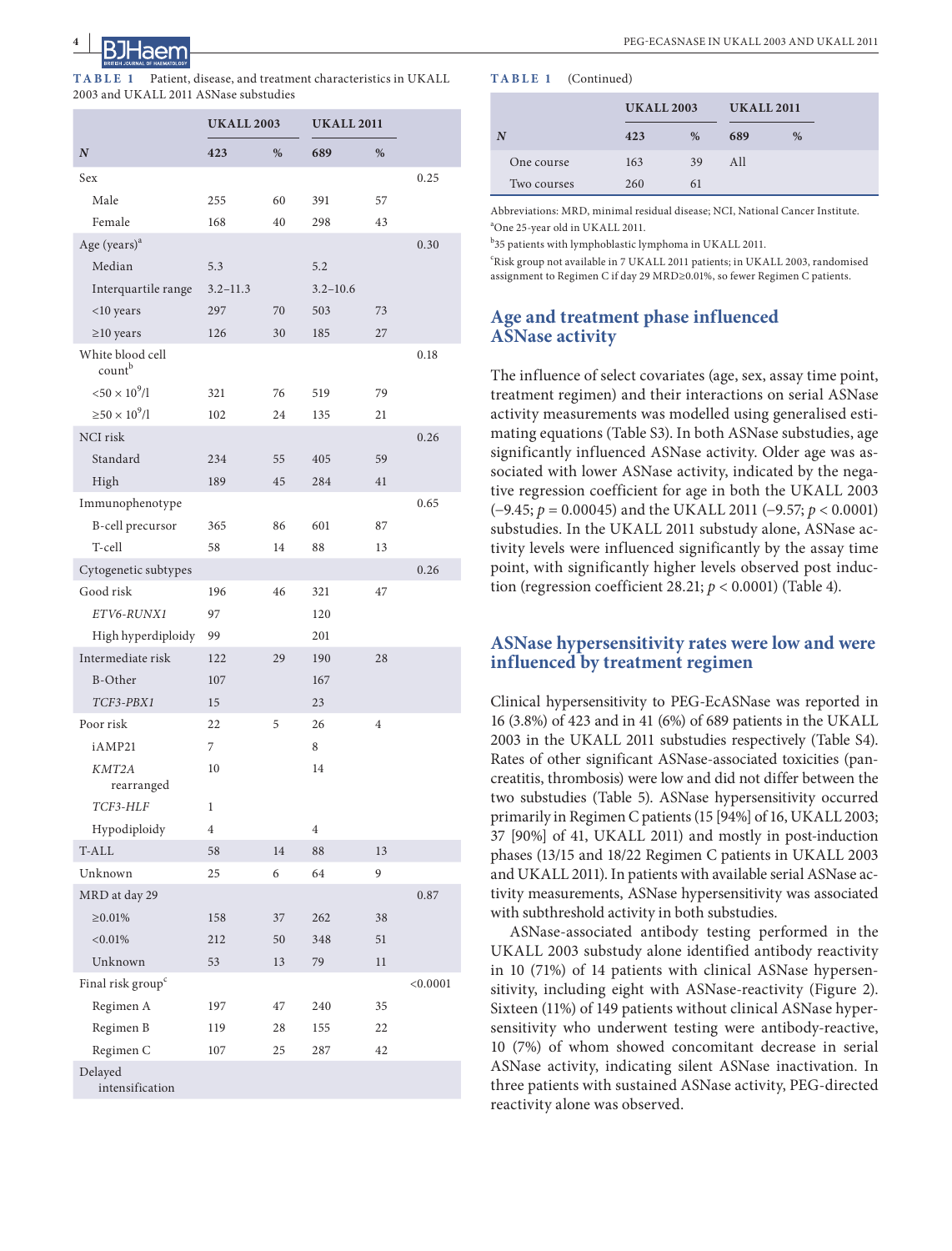**TABLE 2** Trough plasma ASNase activity levels in the induction and delayed intensification treatment time points in the UKALL ASNase substudies

| Time point | <b>Sampling</b>                    | <b>Trough ASNase activity</b><br>(iu/l) | <b>UKALL</b><br>2003 | <b>UKALL</b><br>2011 | Combined    | $p^{\rm b}$ |
|------------|------------------------------------|-----------------------------------------|----------------------|----------------------|-------------|-------------|
| TP1-IND    | Induction                          | Samples                                 | 96                   | 239                  | 335         | 0.090       |
|            | Following day 4 dose <sup>a</sup>  | Median activity (iu/l)                  | 241                  | 211                  | 217         |             |
|            |                                    | Activity, interquartile range           | $130 - 384$          | $145 - 293$          | 144-307     |             |
|            |                                    | Proportion<100iu/l $[N, (\%)]$          | 17[18]               | 34 [14]              | 51 [15]     |             |
|            |                                    | Proportion<50iu/l $[N, (\%)]$           | 10[10]               | 15[6]                | 25 [7]      |             |
| TP2-IND    | Induction                          | Samples                                 | 95                   | 230                  | 325         | 0.709       |
|            | Following day 18 dose <sup>a</sup> | Median activity (iu/l)                  | 245                  | 276                  | 265         |             |
|            |                                    | Activity, interquartile range           | $136 - 402$          | $167 - 402$          | $165 - 401$ |             |
|            |                                    | Proportion<100iu/l $[N, (\%)]$          | 16[17]               | 37[16]               | 53 [16]     |             |
|            |                                    | Proportion $\leq 50$ iu/l [N, $(\%)$ ]  | 10[11]               | $27$ [12]            | $37$ [11]   |             |
| TP-DI      | Delayed Intensification            | Samples                                 | 73                   | 177                  | 250         | 0.086       |
|            | Following day 4 dose <sup>a</sup>  | Median activity (iu/l)                  | 317                  | 284                  | 292         |             |
|            |                                    | Activity, interquartile range           | 194-454              | 194-368              | 194-386     |             |
|            |                                    | Proportion<100iu/l $[N, (\%)]$          | 9[12]                | 25[14]               | 34 [14]     |             |
|            |                                    | Proportion <50iu/l $[N, (\%)]$          | 8[11]                | 20 [11]              | $28$ [11]   |             |

Abbreviations: TP1-IND, TP2-IND, trough sampling time points after first (day 4) and second (day 18) doses of PEG-EcASNase in induction; TP-DI, trough time point after day 4 PEG-EcASNase in Delayed Intensification.

 ${}^{\rm a}{\rm PEG\text{-}EcASNase}$ , 1000iu/m<sup>2</sup>, intramuscular.

b Mann–Whitney *U* for difference between trial substudies.

**TABLE 3** Summary of asparaginase activity (*N*=116 patients)

| Induction         | Adequate | Adequate   | Inadequate | Inadequate |
|-------------------|----------|------------|------------|------------|
| Post induction    | Adequate | Inadequate | Adequate   | Inadequate |
| Patients (%)      | 94 (81%) | 7(6%)      | 8(7%)      | 7(6%)      |
| <b>UKALL 2003</b> | 20       |            |            |            |
| <b>UKALL 2011</b> | 74       | 6          |            | 6          |

*Note:* Summary ASNase activity was available for the induction phase alone in 419 (38%) patients (UKALL 2003, 128; UKALL 2011, 291), for the post-induction phase alone in 128 (12%) patients (UKALL 2003, 44; UKALL 2011, 84) and was not available for both treatment phases in 449 (40%) patients (UKALL 2003, 228; UKALL 2011, 221).

Induction, adequate: ASNase activity ≥100iu/l at any or both induction trough time points.

Induction, inadequate: ASNase activity <100iu/l at both induction trough time points.

Post-induction, adequate: last tested (i.e. delayed intensification) trough ASNase activity ≥100iu/l.

Post-induction, inadequate: last tested (i.e. delayed intensification) trough ASNase activity <100iu/l.

# **DISCUSSION**

The asparaginase monitoring substudies indicate that the PEG-EcASNase treatment regimen in UKALL 2003 and UKALL 2011 was associated with satisfactory trough ASNase activity in ~85% of evaluable patients through the induction and post-induction phases of treatment. The proportion with satisfactory trough activity in the UKALL cohorts is lower than that reported in other ASNase monitoring studies (Table S5).<sup>9–11,14,26,27</sup> In the two studies that also administered PEG-EcASNase at 1000 iu/m<sup>2</sup>, treatment schedules, administration routes and assay methodologies

varied, making direct comparisons difficult. The Nessler and MAAT (Medac asparaginase activity test) assays have been reported to overestimate asparaginase activity.<sup>28,29</sup> The increase in activity with time<sup>5,30–32</sup> and age<sup>31</sup> has been observed previously in other studies. An important study limitation was the proportion of targeted post-dose samples that was either not collected (44%) or collected at non-trough time points (61%) (Table S2). The practice of minimum sampling, seeking to match sample collection with routine clinical care and venous access, accounted for this shortcoming and is a real-world challenge when conducting multicentre research studies of this nature in paediatric patients.<sup>33</sup>

Rates of ASNase-associated hypersensitivity and other associated toxicities were low, especially compared to clinical trials using higher and more frequent doses of PEG-EcASNase.<sup>26,27,30,34</sup> Higher activity levels are reported to be associated with increased toxicity<sup>30</sup> and as reported previously and observed in this study, the more frequent administration of PEG-EcASNase is associated with an increase in hypersensitivity rates (Table S5). We speculate that the higher hypersensitivity rate in the UKALL 2011 substudy is related potentially to the randomised steroid treatment in induction, where patients with the shorter dexamethasone pulse received the second dose of PEG-EcASNase administered without steroid cover. $35$  Higher post-induction ASNase activity, particularly significant in the UKALL 2011 substudy, has been reported previously $14,31$  but its basis is uncertain. Disease-related factors $36$  could potentially accelerate ASNase clearance in induction and account for lower ASNase activity during this treatment phase.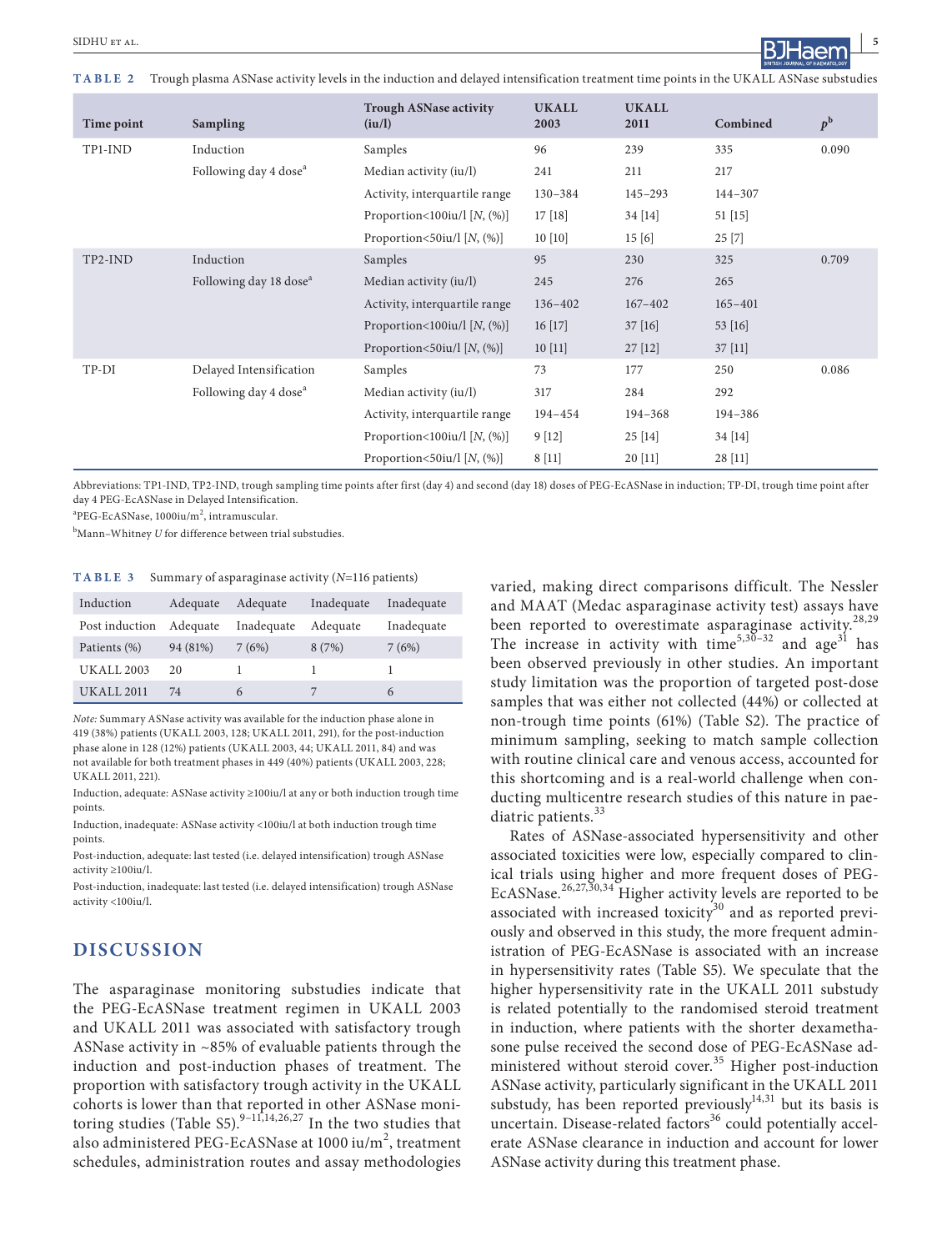

**FIGURE 1** Boxplot representation of plasma ASNase activity measurements recorded 7–15 days from the first intramuscular dose of PEG-EcASNase in induction, in the UKALL 2003 and UKALL 2011 cohorts. Boxes represent the interquartile range, the horizontal bar and '+' within boxes indicate median and mean values, whiskers represent values 1.5 times the upper and lower quartiles, filled circles represent outlier values. The horizontal dotted line highlights the threshold activity level considered satisfactory (≥ 100 iu/l). ASNase activity values from 46 trough time point samples (UKALL 2003, 1; UKALL 2011, 45) were excluded as the precise days of post-dose sampling within the trough time point window (i.e. 12–16 days post-dose) were not available

| TABLE 4 |  | Effect of covariates on serial ASNase activity |  |
|---------|--|------------------------------------------------|--|
|---------|--|------------------------------------------------|--|

|                                    |             |           | Wald  |                  |  |  |
|------------------------------------|-------------|-----------|-------|------------------|--|--|
| Covariate                          | Coefficient | <b>SE</b> | test  | $\boldsymbol{p}$ |  |  |
| UKALL 2003 & UKALL 2011 substudies |             |           |       |                  |  |  |
| Age (years)                        | $-9.47$     | 1.23      | 59.51 | < 0.0001         |  |  |
| Activity time point                | 29.92       | 7.5       | 15.89 | < 0.0001         |  |  |
| Sex                                | $-7.28$     | 13.24     | 0.3   | 0.58214          |  |  |
| Regimen                            | 7.73        | 7.86      | 0.97  | 0.32586          |  |  |
| Substudy                           | $-61.55$    | 16.43     | 14.04 | 0.00018          |  |  |
| UKALL 2003 ASNase substudy         |             |           |       |                  |  |  |
| Age (years)                        | $-9.45$     | 2.69      | 12.3  | 0.00045          |  |  |
| Activity time point                | 31.72       | 18.87     | 2.82  | 0.09283          |  |  |
| <b>Sex</b>                         | $-32.88$    | 30.55     | 1.16  | 0.28187          |  |  |
| Regimen                            | 7.01        | 18.03     | 0.15  | 0.69749          |  |  |
| UKALL 2011 ASNase substudy         |             |           |       |                  |  |  |
| Age (years)                        | $-9.57$     | 1.24      | 59.96 | < 0.0001         |  |  |
| Activity time point                | 28.21       | 5.66      | 24.8  | < 0.0001         |  |  |
| Sex                                | 5.09        | 12.64     | 0.16  | 0.69             |  |  |
| Regimen                            | 8.25        | 7.46      | 1.22  | 0.27             |  |  |

*Note:* Analysis was performed using the generalised estimating equations model for repeated measures, employing an exchangeable correlation structure. Results are presented as analysis of variance tables. Activity time point, ASNase activity in induction (TP1-IND, TP2-IND) and post-induction (TP-DI); Regimen, treatment regimen A, B, C; SE, standard error.

The survival implication of the comparatively lower rates of therapeutic ASNase activity observed in the UKALL substudies is uncertain and will be examined when follow-up matures in the UKALL 2011 trial cohort. Of note,

**TABLE 5** ASNase associated toxicities in UKALL substudies

|                  | <b>UKALL 2003 (%)</b> | <b>UKALL</b><br>2011(%) |
|------------------|-----------------------|-------------------------|
| N                | 423                   | 689                     |
| Hypersensitivity | 16(3.8)               | 41(6.0)                 |
| Pancreatitis     | 5(1.2)                | 10(1.5)                 |
| Thrombosis       | 10(2.4)               | 14(2.0)                 |

*Note:* All toxicities reported were CTCAE grade≥3.

introduction of PEG-EcASNase in UKALL 2003 was considered a key contributor to improved survival outcomes observed in the trial.<sup>18</sup> Equally, inadequate exposure to ASNase, either from premature discontinuation due to toxicity,<sup>34</sup> silent inactivation<sup>37</sup> or treatment with a substandard product,<sup>38</sup> has been reported to be associated with poorer outcomes.<sup>1</sup>

The use of generalised estimating equations to examine the influence of covariates on serial measurements allowed identification of age and treatment phase as factors that independently influenced ASNase activity in the UKALL substudies. Treatment phase variability (with higher clearance of PEG-EcASNase during the induction phase) and age are now included as covariates in population pharmacokinetic models of PEG-EcASNase.<sup>31</sup> Standard fixed doses of PEG-EcASNase are associated with high asparaginase activity levels $14$  and intensive fixed-dose schedules may result in higher rates of hypersensitivity (Table S5) and other ASNase-associated toxicities.<sup>30</sup> The threshold for therapeutic asparaginase activity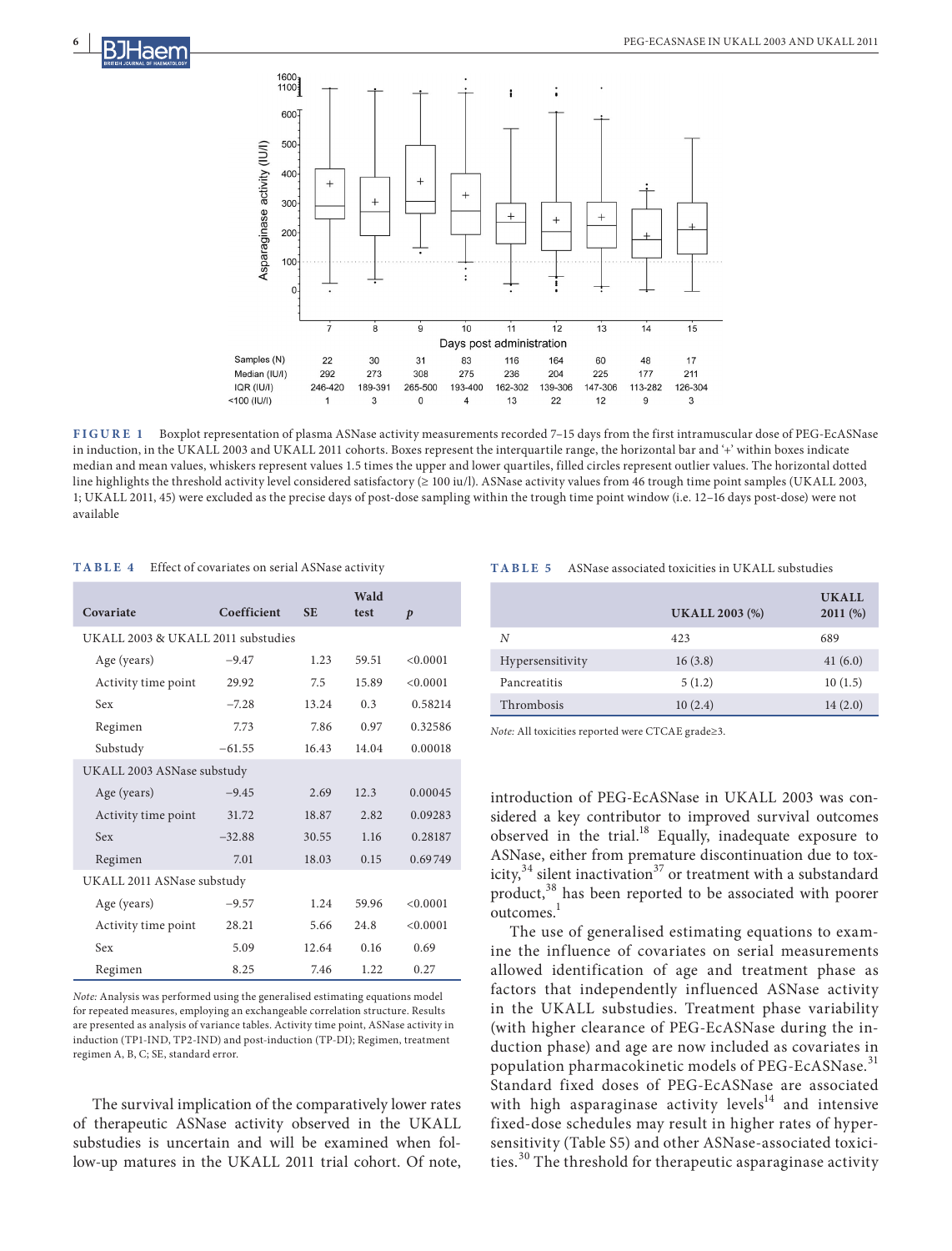

**FIGURE 2** ASNase-associated antibody reactivity and specificity in the UKALL 2003 asparaginase substudy. In a subset of 149 patients without clinical hypersensitivity, antibody reactivity in plasma was observed in 16 (11%, silent hypersensitivity), a proportion of whom (10 of 149, 7%; five treated on regimen C) also experienced decline in ASNase activity, indicating silent hypersensitivity associated with ASNase inactivation. PEG-reactive, antibody reactivity directed to polyethylene glycol alone; ASNase-reactive, antibody reactivity directed against both PEG-conjugated and native *E. coli* ASNase antigens. Variable, where no clear trend in ASNase activity was identified

(defined variously as  $\geq 100$  iu/l or less),<sup>1</sup> can be achieved in the majority of patients with doses as low as 450 iu/  $\text{m}^2$  when accompanied by therapeutic drug monitoring. $^{32}$ Collectively, these observations support the argument for introducing therapeutic drug monitoring using a standardised assay to individualise the dose and choice of ASNase formulation for the treatment of ALL,<sup>4,6,14,32</sup> at least for older patients, and at later time points, if not feasible for all patients at all time points. This strategy can substantially decrease the dose required for many, reducing drug costs, $^{15}$  allow modifed dosing for those with subtherapeutic levels,<sup>32</sup> identify subquality generics<sup>22</sup> and enable timely switch to *Erwinia* asparaginase in patients with silent inactivation, collectively contributing to improved treatment outcomes.<sup>38,39</sup>

#### **ACKNOWLEDGEMENTS**

The study was supported by a programme grant from Cancer Research UK (CRUK A6791) (Vaskar Saha) and grants from Blood Cancer UK (formerly Leukaemia Lymphoma Research) (08070) (Vaskar Saha); Great Ormond Street Hospital Charity (V1356); and Servier (016-33724). Vaskar Saha is a recipient of an India Alliance DBT-Wellcome Margdarshi Fellowship (IA/M/12/1/500261). The UKALL 2003 study was funded by the Medical Research Council (Ajay Vora) and the UKALL 2011 study by Blood Cancer UK. We thank patients and families for participating in the study and the participating centres for recruiting patients and providing samples.

### **CONFLICT OF INTERESTS**

Medac GmbH provided drug and standards for the laboratory assays and performed the antibody studies. Servier

provided funding for laboratory studies. Vaskar Saha is a recipient of speaker and consultancy fees from Medac GmbH and Servier.

#### **AUTHOR CONTRIBUTIONS**

The funders and sponsors of the study had no role in study design, data collection, data analysis, data interpretation, writing of the report, or the decision to submit the paper for publication. All authors approved the final version of the manuscript. Jasmeet Sidhu: data curation, formal analysis, writing-original draft preparation, visualisation, writing:review and editing. Ashish Narayan Masurekar: conceptualization, formal analysis, investigation, methodology, data curation, validation, writing: original draft preparation. Manash Pratim Gogoi: methodology, data curation, formal analysis, visualisation. Caroline Fong: investigation, methodology, data curation, validation. Tasos Ioannou: investigation, methodology, data curation, validation. Taha Lodhi: investigation, methodology, data curation, validation. Catriona Parker: resources, project administration. Jizhong Liu: investigation, methodology, data curation, validation. Amy A. Kirkwood: resources, data curation. Anthony V. Moorman: investigation, formal analysis, data curation; writing: review and editing. Kiranmoy Das: formal analysis, writing: review and editing. Nicholas J. Goulden: investigation, resources. Ajay Vora: investigation, resources, writing: review and editing. Vaskar Saha: conceptualization, formal analysis, methodology, data curation, validation, writing: original draft preparation, review and editing, supervision, funding acquisition. Shekhar Krishnan: conceptualization, formal analysis, methodology, data curation, validation, writing:original draft preparation, review and editing, supervision.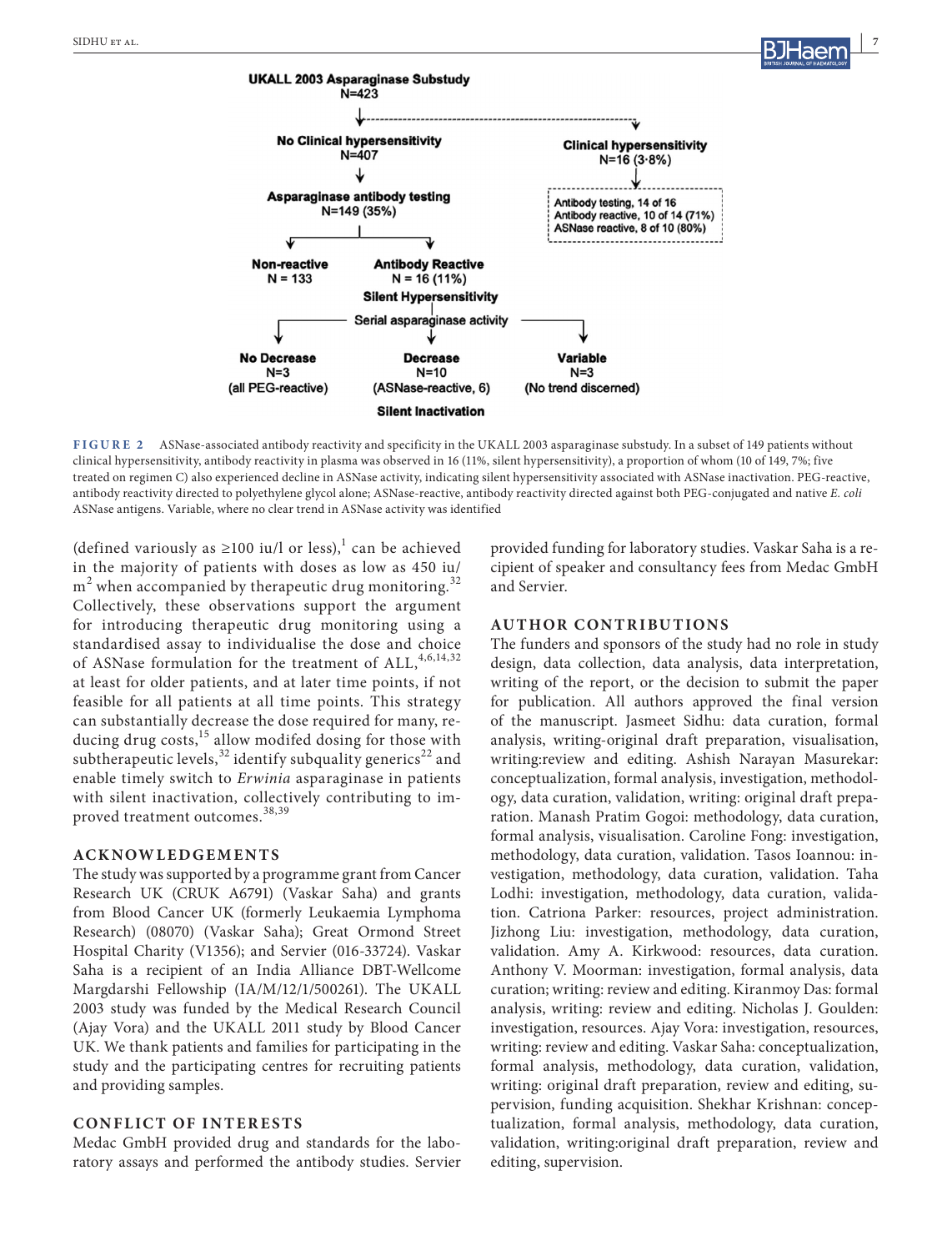#### **ORCID**

*Jasmeet Sid[hu](https://orcid.org/0000-0002-2916-9649)* <https://orcid.org/0000-0001-5926-5167> *Vaskar Saha* <https://orcid.org/0000-0002-2916-9649> **Shekhar Krishnan** [https://orcid.](https://orcid.org/0000-0002-6769-3847) [org/0000-0002-6769-3847](https://orcid.org/0000-0002-6769-3847)

#### **REFERENCES**

- 1. Brigitha LJ, Pieters R, van der Sluis IM. How much asparaginase is needed for optimal outcome in childhood acute lymphoblastic leukaemia? A systematic review Eur J Cancer. 2021;157:238–49.
- 2. Asselin B, Rizzari C. Asparaginase pharmacokinetics and implications of therapeutic drug monitoring. Leuk Lymphoma. 2015;56(8):2273–80.
- 3. Avramis VI, Sencer S, Periclou AP, Sather H, Bostrom BC, Cohen LJ, et al. A randomized comparison of native Escherichia coli asparaginase and polyethylene glycol conjugated asparaginase for treatment of children with newly diagnosed standard-risk acute lymphoblastic leukemia: a Children's cancer group study. Blood. 2002;99(6):1986–94.
- 4. Baruchel A, Brown P, Rizzari C, Silverman L, van der Sluis I, Wolthers BO, et al. Increasing completion of asparaginase treatment in childhood acute lymphoblastic leukaemia (ALL): summary of an expert panel discussion. ESMO Open. 2020;5(5):e000977.
- 5. Place AE, Stevenson KE, Vrooman LM, Harris MH, Hunt SK, O'Brien JE, et al. Intravenous pegylated asparaginase versus intramuscular native Escherichia coli L-asparaginase in newly diagnosed childhood acute lymphoblastic leukaemia (DFCI 05-001): a randomised, openlabel phase 3 trial. Lancet Oncol. 2015;16(16):1677–90.
- 6. Tong WH, Pieters R, Kaspers GJ, te Loo DM, Bierings MB, van den Bos C, et al. A prospective study on drug monitoring of PEGasparaginase and Erwinia asparaginase and asparaginase antibodies in pediatric acute lymphoblastic leukemia. Blood. 2014;123(13):2026–33.
- 7. Albertsen BK, Grell K, Abrahamsson J, Lund B, Vettenranta K, Jonsson OG, et al. Intermittent versus continuous PEG-asparaginase to reduce asparaginase-associated toxicities: a NOPHO ALL2008 randomized study. J Clin Oncol. 2019;37(19):1638–46.
- 8. Schore RJ, Devidas M, Bleyer A, Reaman GH, Winick N, Loh ML, et al. Plasma asparaginase activity and asparagine depletion in acute lymphoblastic leukemia patients treated with pegaspargase on Children's oncology group AALL07P4. Leuk Lymphoma. 2019;60(7):1740–8.
- 9. Rizzari C, Lanvers-Kaminsky C, Valsecchi MG, Ballerini A, Matteo C, Gerss J, et al. Asparagine levels in the cerebrospinal fluid of children with acute lymphoblastic leukemia treated with pegylatedasparaginase in the induction phase of the AIEOP-BFM ALL 2009 study. Haematologica. 2019;104(9):1812–21.
- 10. Tram Henriksen L, Gottschalk Hojfeldt S, Schmiegelow K, Frandsen TL, Skov Wehner P, Schroder H, et al. Prolonged first-line PEGasparaginase treatment in pediatric acute lymphoblastic leukemia in the NOPHO ALL2008 protocol-pharmacokinetics and antibody formation. Pediatr Blood Cancer. 2017;64(12):e26686.
- 11. Rizzari C, Citterio M, Zucchetti M, Conter V, Chiesa R, Colombini A, et al. A pharmacological study on pegylated asparaginase used in front-line treatment of children with acute lymphoblastic leukemia. Haematologica. 2006;91(1):24–31.
- 12. Appel IM, Kazemier KM, Boos J, Lanvers C, Huijmans J, Veerman AJ, et al. Pharmacokinetic, pharmacodynamic and intracellular effects of PEG-asparaginase in newly diagnosed childhood acute lymphoblastic leukemia: results from a single agent window study. Leukemia. 2008;22(9):1665–79.
- 13. Henriksen LT, Nersting J, Raja RA, Frandsen TL, Rosthoj S, Schroder H, et al. Cerebrospinal fluid asparagine depletion during pegylated asparaginase therapy in children with acute lymphoblastic leukaemia. Br J Haematol. 2014;166(2):213–20.
- 14. Kloos RQH, Pieters R, Jumelet FMV, de Groot-Kruseman HA, van den Bos C, van der Sluis IM. Individualized asparaginase dosing in childhood acute lymphoblastic leukemia. J Clin Oncol. 2020;38(7):715–24.
- 15. Kloos RQH, Uyl-de Groot CA, van Litsenburg RRL, Kaspers GJL, Pieters R, van der Sluis IM. A cost analysis of individualized asparaginase treatment in pediatric acute lymphoblastic leukemia. Pediatr Blood Cancer. 2017;64(12):e26651.
- 16. Hough R, Rowntree C, Goulden N, Mitchell C, Moorman A, Wade R, et al. Efficacy and toxicity of a paediatric protocol in teenagers and young adults with Philadelphia chromosome negative acute lymphoblastic leukaemia: results from UKALL 2003. Br J Haematol. 2016;172(3):439–51.
- 17. Vora A, Goulden N, Mitchell C, Hancock J, Hough R, Rowntree C, et al. Augmented post-remission therapy for a minimal residual disease-defined high-risk subgroup of children and young people with clinical standard-risk and intermediate-risk acute lymphoblastic leukaemia (UKALL 2003): a randomised controlled trial. Lancet Oncol. 2014;15(8):809–18.
- 18. Vora A, Goulden N, Wade R, Mitchell C, Hancock J, Hough R, et al. Treatment reduction for children and young adults with low-risk acute lymphoblastic leukaemia defined by minimal residual disease (UKALL 2003): a randomised controlled trial. Lancet Oncol. 2013;14(3):199–209.
- 19. Goulden NJ, Kirkwood AA, Moppett J, Samarasinghe S, Lawson S, Rowntree C, et al. UKALL 2011: Randomised trial investigating a short induction dexamethasone schedule for children and young adults with acute lymphoblastic Leukaemia. Blood. 2017;130(Supplement 1):141.
- 20. Goulden N. UKALL 2011 [cited 2022 Mar 23]. Available from: [http://](http://www.wales.nhs.uk/sitesplus/documents/1002/UKALL2011protocol1.pdf) [www.wales.nhs.uk/sitesplus/documents/1002/UKALL2011protocol1.](http://www.wales.nhs.uk/sitesplus/documents/1002/UKALL2011protocol1.pdf) [pdf](http://www.wales.nhs.uk/sitesplus/documents/1002/UKALL2011protocol1.pdf)
- 21. Masurekar A, Fong C, Hussein A, Revesz T, Hoogerbrugge PM, Love S, et al. The optimal use of PEG-asparaginase in relapsed ALL lessons from the ALLR3 clinical trial. Blood Cancer J. 2014;4:e203.
- 22. Sidhu J, Gogoi MP, Agarwal P, Mukherjee T, Saha D, Bose P, et al. Unsatisfactory quality of E. coli asparaginase biogenerics in India: implications for clinical outcomes in acute lymphoblastic leukaemia. Pediatr Blood Cancer. 2021;68(11):e29046.
- 23. van der Sluis IM, Vrooman LM, Pieters R, Baruchel A, Escherich G, Goulden N, et al. Consensus expert recommendations for identification and management of asparaginase hypersensitivity and silent inactivation. Haematologica. 2016;101(3):279–85.
- 24. Zeger SL, Liang KY. Longitudinal data analysis for discrete and continuous outcomes. Biometrics. 1986;42(1):121–30.
- 25. Zeger SL, Liang KY, Albert PS. Models for longitudinal data: a generalized estimating equation approach. Biometrics. 1988;44(4):1049–60.
- 26. Angiolillo AL, Schore RJ, Devidas M, Borowitz MJ, Carroll AJ, Gastier-Foster JM, et al. Pharmacokinetic and pharmacodynamic properties of calaspargase pegol Escherichia coli L-asparaginase in the treatment of patients with acute lymphoblastic leukemia: results from Children's oncology group study AALL07P4. J Clin Oncol. 2014;32(34):3874–82.
- 27. Vrooman LM, Blonquist TM, Stevenson KE, Supko JG, Hunt SK, Cronholm SM, et al. Efficacy and toxicity of Pegaspargase and Calaspargase pegol in childhood acute lymphoblastic leukemia: results of DFCI 11-001. J Clin Oncol. 2021;39:3496–505.
- 28. Lanvers-Kaminsky C, Ruffer A, Wurthwein G, Gerss J, Zucchetti M, Ballerini A, et al. Therapeutic drug monitoring of asparaginase activity-method comparison of MAAT and AHA test used in the international AIEOP-BFM ALL 2009 trial. Ther Drug Monit. 2018;40(1):93–102.
- 29. Magri A, Soler MF, Lopes AM, Cilli EM, Barber PS, Pessoa A Jr, et al. A critical analysis of L-asparaginase activity quantification methodscolorimetric methods versus high-performance liquid chromatography. Anal Bioanal Chem. 2018;410(27):6985–90.
- 30. Lynggaard LS, Rank CU, Hansen SN, Gottschalk Højfeldt S, Henriksen LT, Jarvis KB, et al. Asparaginase enzyme activity levels and toxicity in childhood acute lymphoblastic leukemia: a NOPHO ALL2008 study. Blood. Advances. 2021;6:138–47.
- 31. Wurthwein G, Lanvers-Kaminsky C, Siebel C, Gerss J, Moricke A, Zimmermann M, et al. Population pharmacokinetics of PEGylated